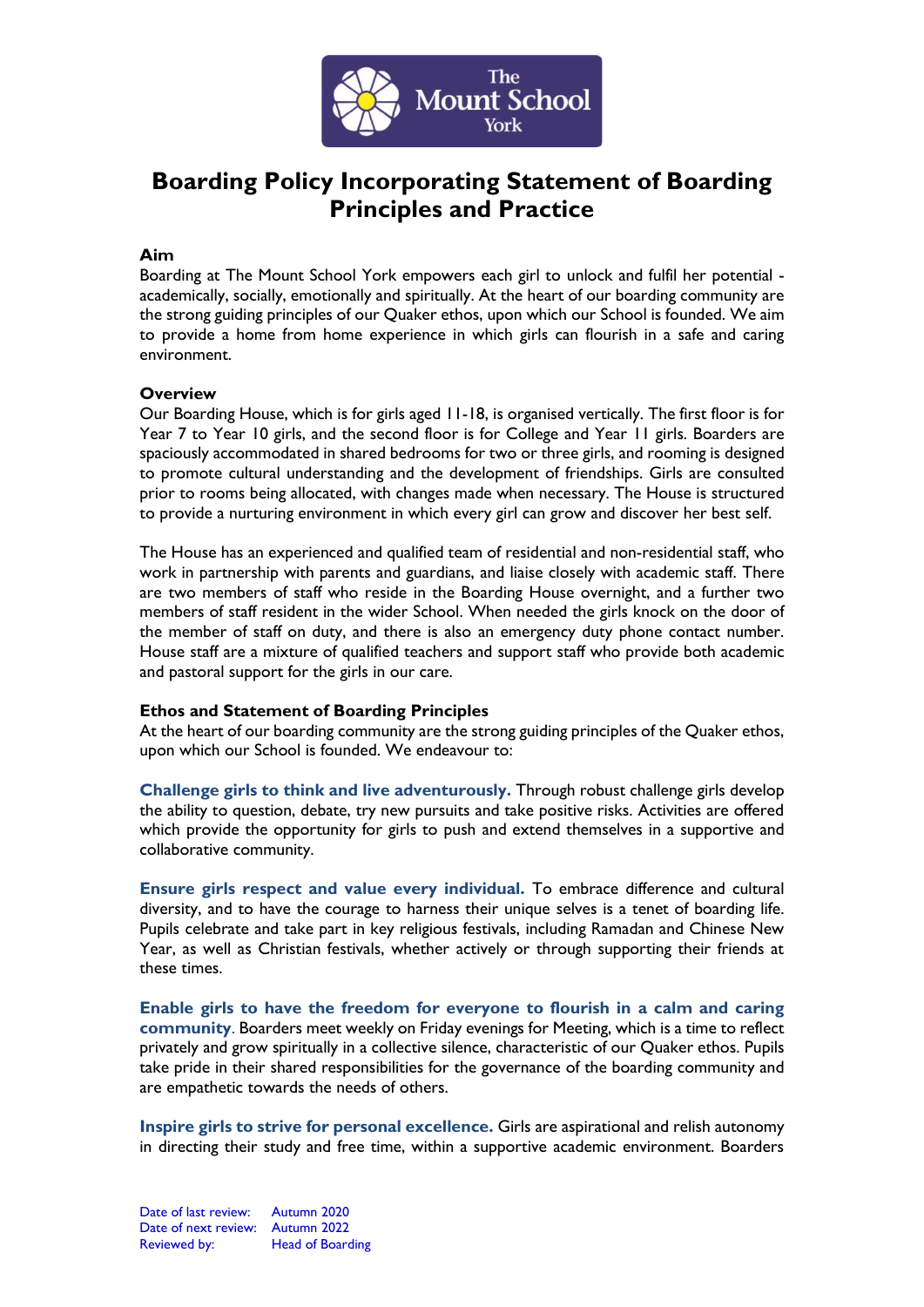have access to all School facilities in our extensive grounds and are motivated to work hard and stretch and challenge both themselves and others.

**Empower girls to make a positive contribution to our changing world.** Pupils are encouraged to take responsibility in all aspects of life in the House, from Boarding Council membership and recycling in Year 7 to chairing House meetings in College. Many girls volunteer for local charities and services. Starting small, boarders gain the skills and confidence needed to make a genuine difference to their world, and to take their place as the next generation of global thinkers.

## **Overseas Pupils**

The Mount School has a number of boarders from a variety of countries. This diversity of languages and cultures gives the student body an international flavour, enlivening the School experience for all pupils. Some are British children of parents working abroad, while we also have a number of pupils for whom English is not their first language. Our aim is to maintain a healthy balance and mix of cultures for the continued benefit of all. In addition to permanent, full-time boarders, as well as weekly and flexi-boarders, each year we accept a number of visitors, usually girls from Europe who stay for a short period of time e.g. one term to experience life in a British boarding school.

All overseas students are required to have an educational guardian in this country. Guardians are appointed by the parents and are expected to accommodate the girls should the School not be able to do so for any reason. This includes School holidays, illness, suspension, and in the unlikely event of the School being closed in an emergency. For further information please read the Guardianship Policy.

The English as an Alternative Language (EAL) Department embraces all overseas students from a wide variety of countries. We aim to provide teaching and support to ensure that all international students are fully integrated into the School. In School and Boarding, girls are encouraged to speak English in common areas, and with others to ensure that they utilise every opportunity to develop their verbal skills. Those in the UK for the whole or final part of their education aim to take GCSEs and A Levels, in addition to the EAL certificated courses. Those visiting the School for one year or part of a year aim to improve their English. Girls attend lessons with their year group, and are encouraged to join in as many extra-curricular activities as possible.

## **Student Voice**

Student voice is important and valued by both students and staff. Boarders can communicate their thoughts and wishes in a number of ways. These include the Boarding Council, suggestion boxes, questionnaires, one-to-one meetings with House staff and via the College Leadership Team member for Boarding.

## **Behaviour**

Positive behaviour is promoted in the House and boarders are encouraged to be role models for younger pupils. The Boarding House follows the School's Behaviour Policy when dealing with rewards and sanctions. Any sanctions given by Boarding are recorded in the sanctions book which is held in the duty office. Any major sanctions are recorded and held centrally by the Principal.

## **Communication**

Telephone and email are the primary methods of communication with parents and guardians. House staff have School email addresses so they can be contacted, and parents are given the whole boarding team email so they can communicate generic messages such as permissions. Emails containing sensitive and confidential information are recommended to be sent directly to Head of Boarding as appropriate.